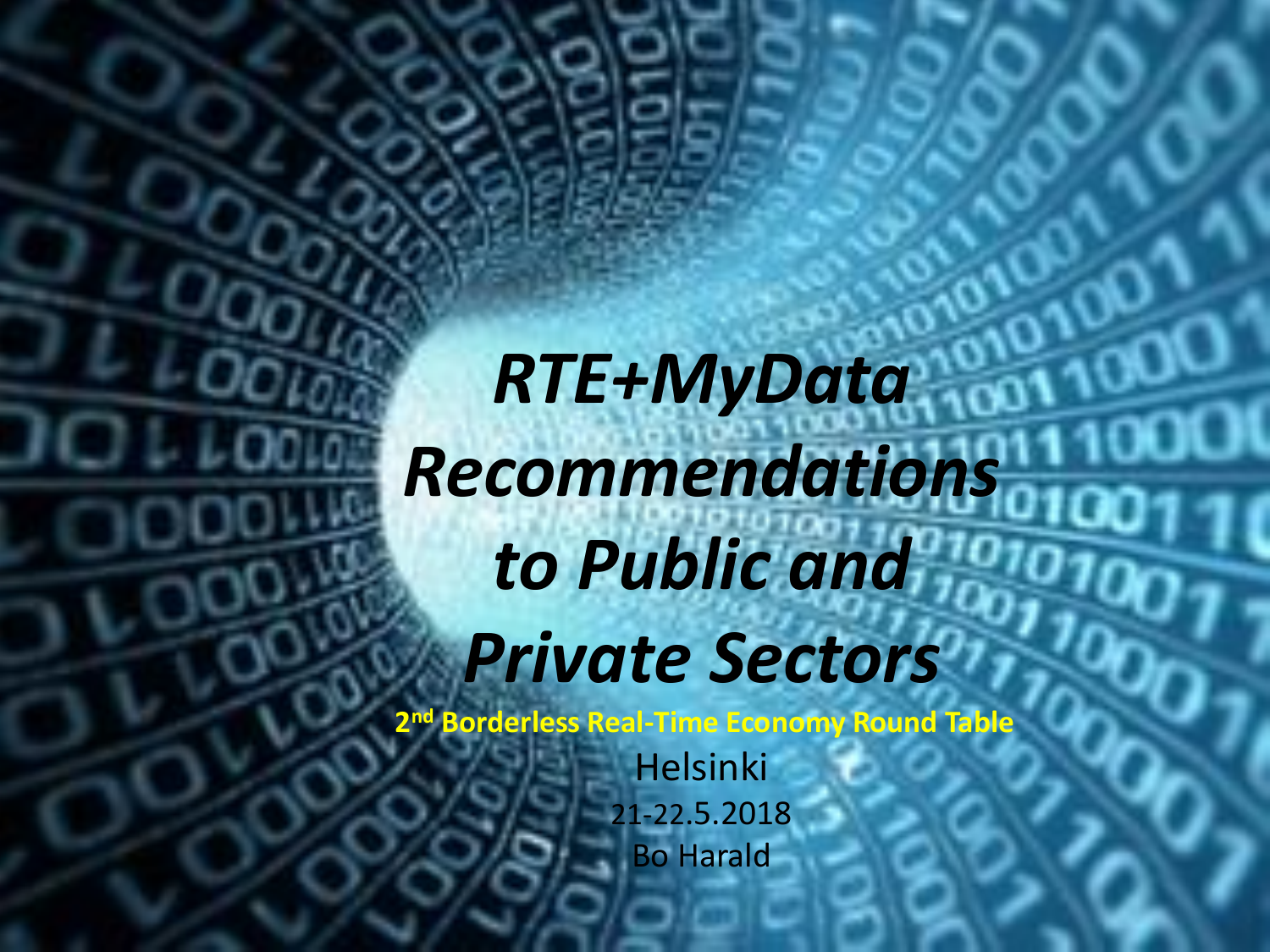## Why? The RTE Mission.

The RTE Mission is to:

- Create and interconnect ecosystems for real time transactions and MyData in the financial area that:
- Radically improve both services and productivity and lower risks for EU-citizens in private, entrepreneur and employee roles and
- create a new level of harmonization for the Single Market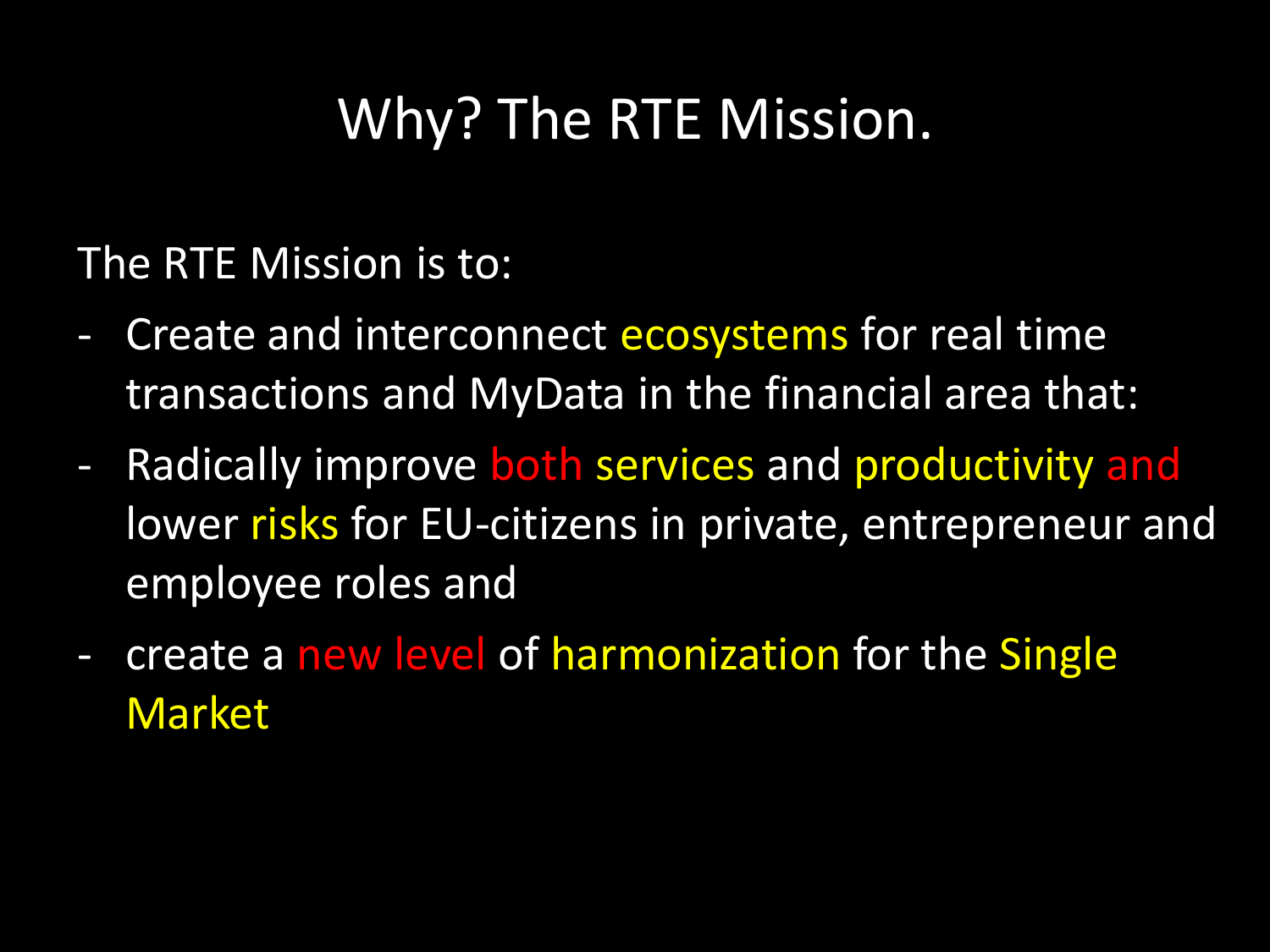# We all know:

That it is only a question of time before all financial and administrative processes will be automated into real time interconnected structured data ecosystems.

The impact on productivity and services will be **profound.**  Questions:

- *1. How can this be achieved much faster?*
- *2. How optimize – fast progress in Member states – and Single Market harmonization?*
- *3. What could be more important?*
- *4. Has it been realised that only public-private coinnovation makes it possible?*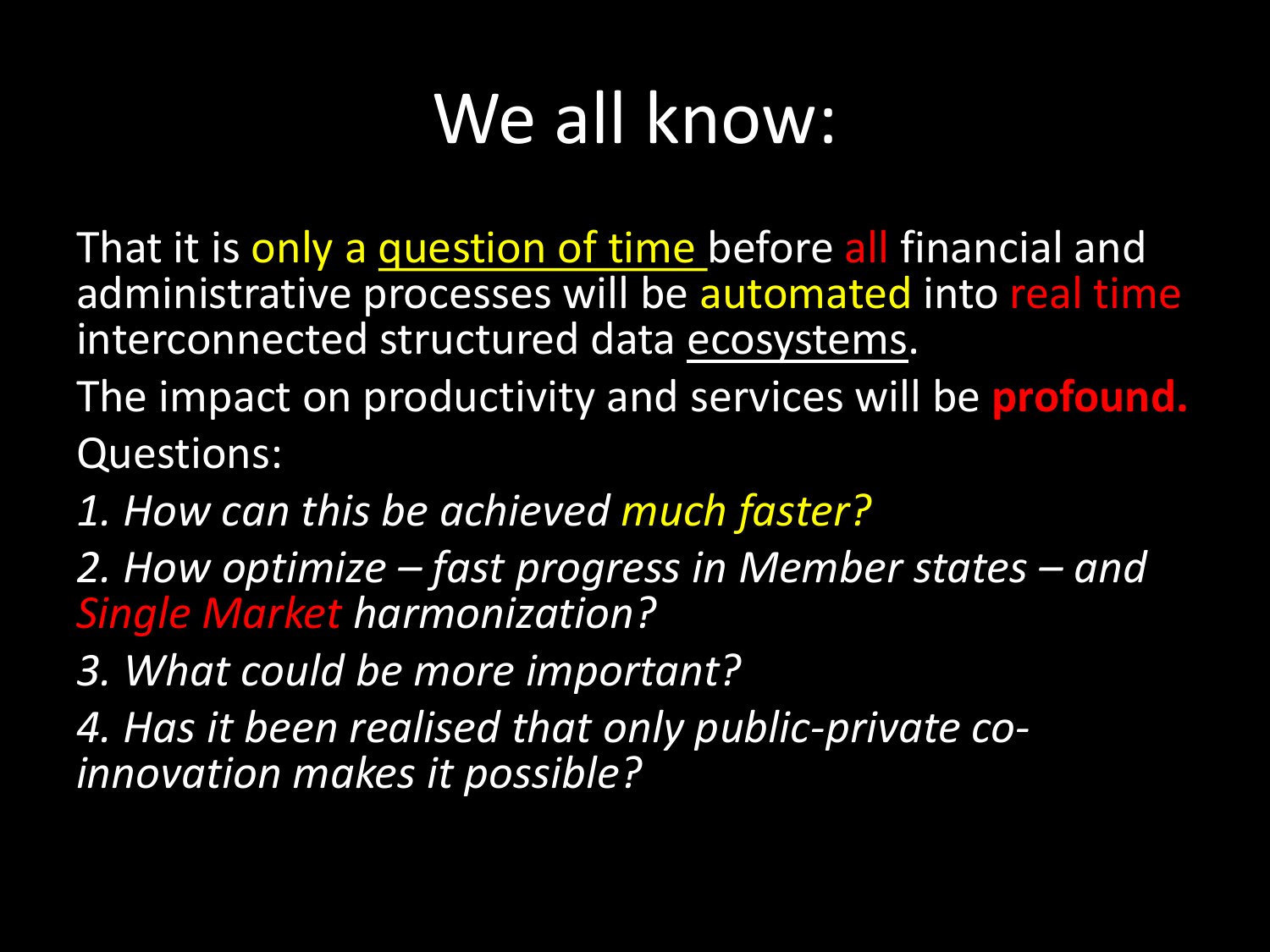# We also know:

1. That RTE-produced financial data and tools are central in MyData sets that service providers collect for the EU-citizens private and worklife contexts.

*Do not serve your customer!?!*

- 2. That MyData/GDPR is the "can-opener" to data needed from public and private sector sources – for service design 4.0... https://www.finextra.com/blogposting/15088/mydatadriven-service-development---what-is-it-and-what-does-it-mean
- 3. That for example Hyperledger/Indy/Sovrin have come up with the open source DL technology needed to connect and verify users, data and service providers.
- 4. That MyData Ecosystems are now needed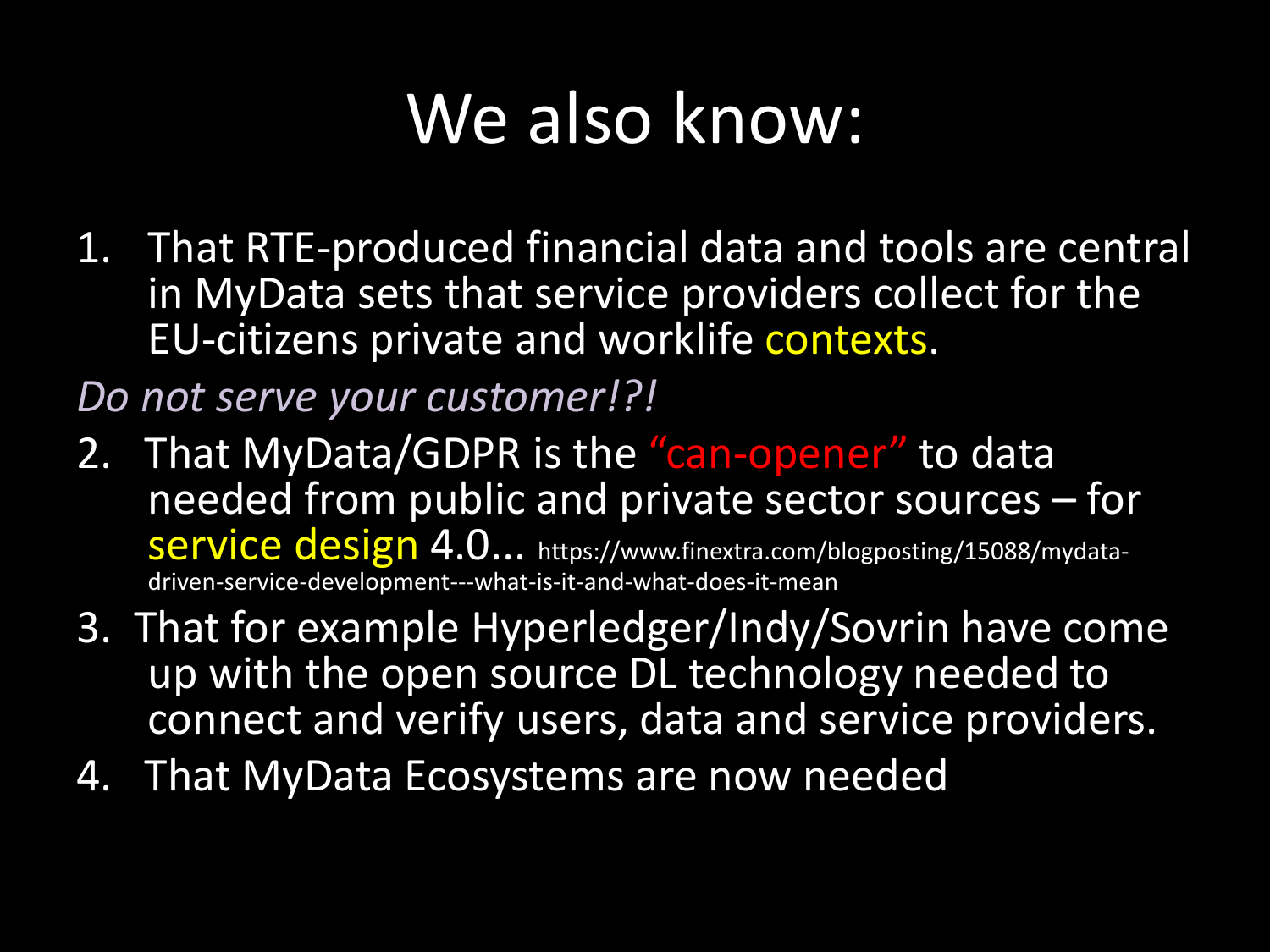## The Nordic-Baltic countries

Are forerunners in technology, e-adoption and Ecosystem thinking.

Are small enough to get the needed parties around the table. Be "laboratories" for EU. We have the credibility.

Together we can be big enough to create concrete ecosystems and services faster for Europe.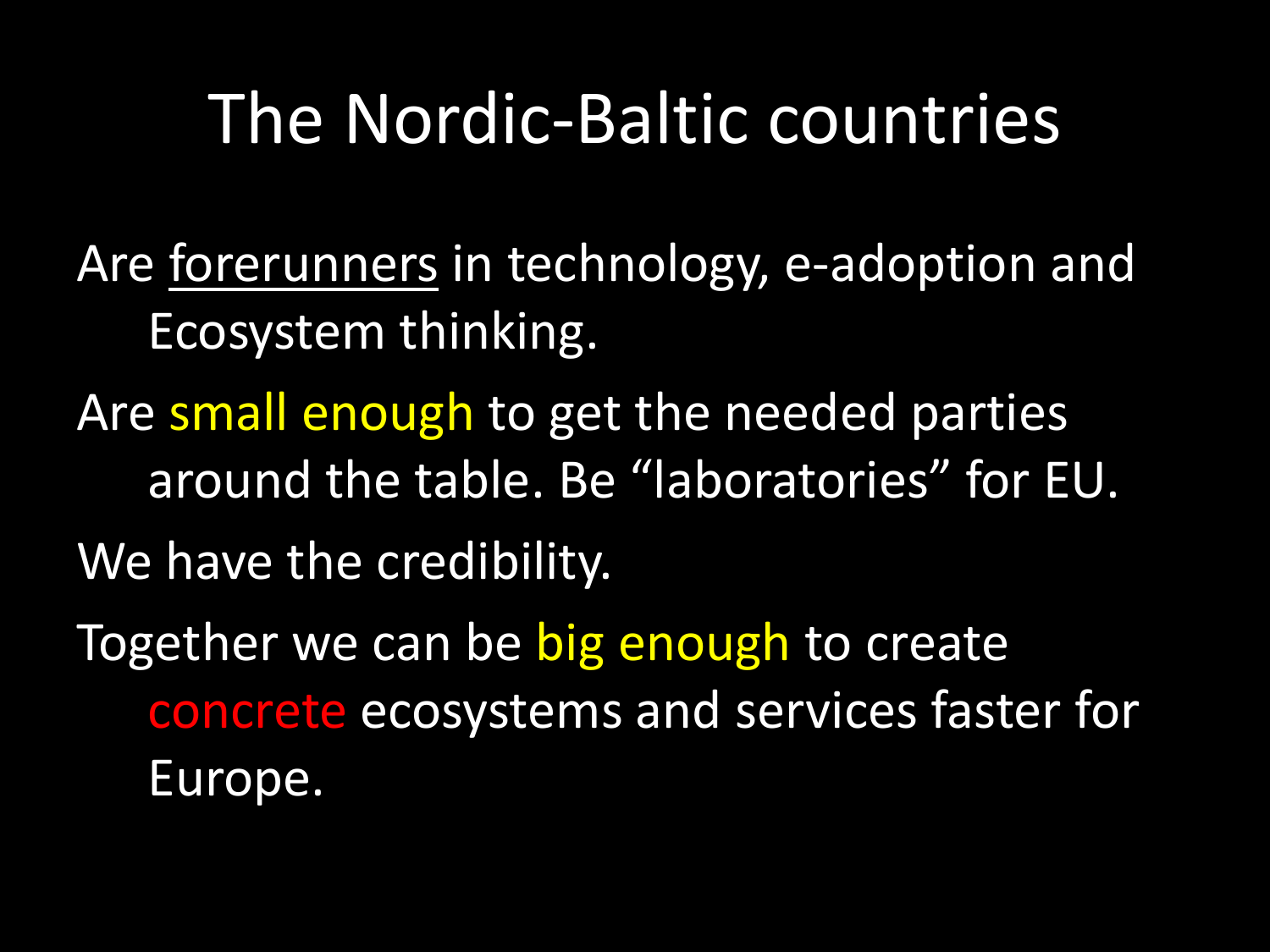### **Real Time Economy for EU > MyData for Europe Why? The Mission**

| 1. Lower costs 2. Boost 3. Better                         |  | 4. Better 5. Smaller 6. Lower 7. Less |                     |      |
|-----------------------------------------------------------|--|---------------------------------------|---------------------|------|
| and risks –   for Single   services by   financing   grey |  |                                       | <b>Exercise Law</b> | ICO2 |
| esp. for SMEs   Market   and for SMEs                     |  | economy pressure                      |                     |      |

#### **What?** Targets:

| <b>Automated, real</b><br>time VAT and<br>other reporting                 | <b>Automated</b><br>risk evaluation<br>and financing |                                                        | <b>Comprehensive</b><br>real time asset<br>reporting |                                     | <b>Real time</b><br>trans. data for<br>forecasts |                                                 | <b>Real time</b><br>taxation |
|---------------------------------------------------------------------------|------------------------------------------------------|--------------------------------------------------------|------------------------------------------------------|-------------------------------------|--------------------------------------------------|-------------------------------------------------|------------------------------|
| Automated, real time,<br>harmonized accounting<br>and cash flow estimates |                                                      | <b>Real time assets</b><br>(shares and real<br>estate) |                                                      | <b>Real time income</b><br>register |                                                  | <b>Context driven</b><br>service<br>development |                              |

#### **How?** Central building blocks:

| 1. Real  | 2. e-Invoicing 3. Un-listed |               | <b>4. e-</b>   | l 5. e-              | <b>6. Real</b> 7. My- |               |
|----------|-----------------------------|---------------|----------------|----------------------|-----------------------|---------------|
| time     | <b>&amp; e- Receipts</b>    | shares digit- | <b>Procure</b> | Address time e- Data |                       |               |
| payments |                             | alized -      | ment           |                      | <b>Salary</b>         | <b>Pilots</b> |

**Fundamental enabler: Strong e-Id as a service (also for the unbanked)**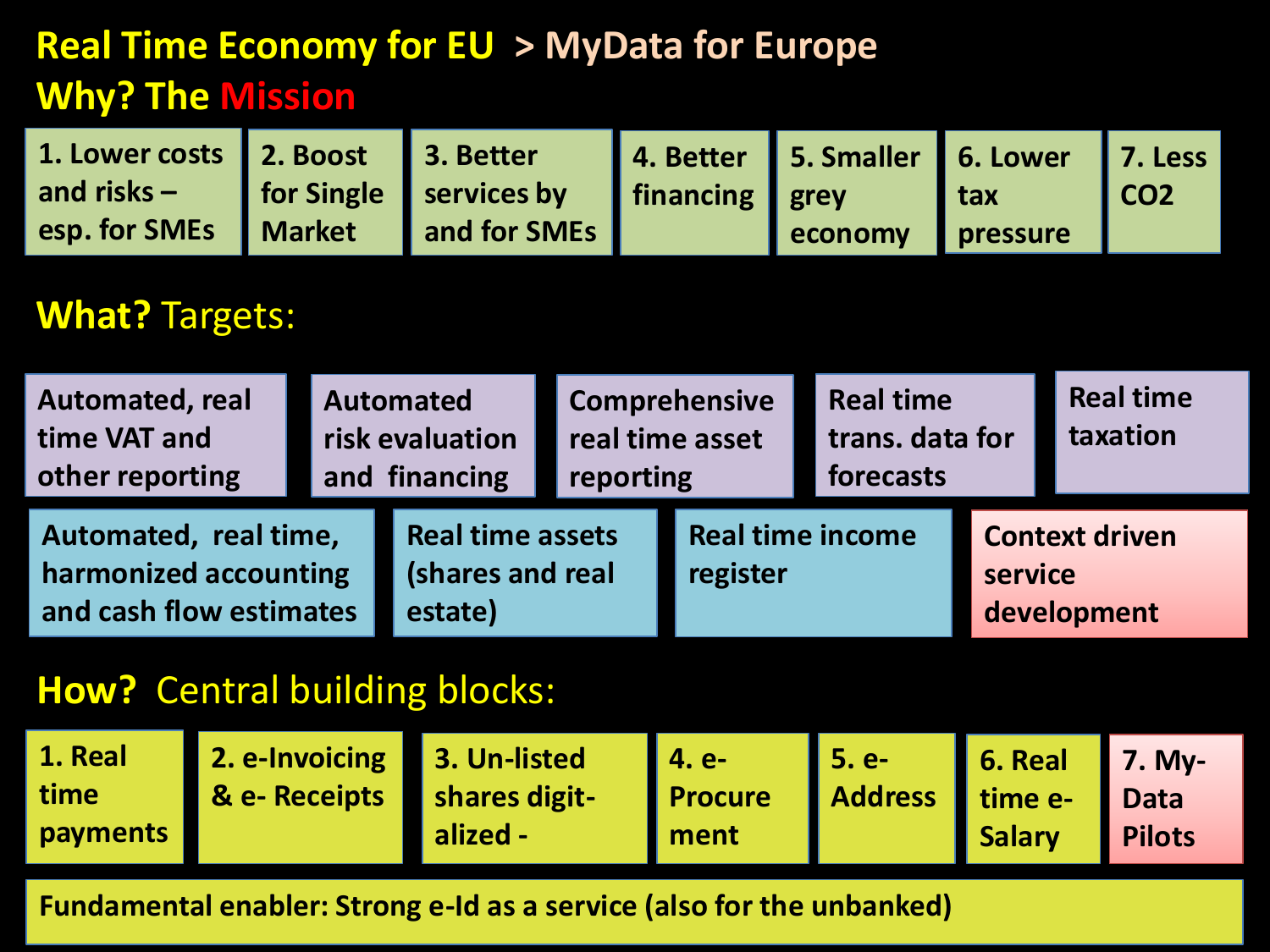#### Timeline:

*1992 > Connecting customers in e-banking 2006-12* RTE program *2008-10* EC Expert Group on e-Invoicing *2013-15* TARU program *2014* 1stReal Time Economy for EU conf *2015-17* Taltio program *2016-17 1st* Nordic Smart Government program *2016* DIMECC > RTE

*2016* MyData.org

*2017* RTE > EU REFIT

2017-19 RTECO program

2017 RTE Deep Dive for EU Commission



**Roadmap for Real Time Economy and MyData for Europe** 

Discussion paper

**REPUBLIC OF ESTONIA MINISTRY OF ECONOMIC AFFAIRS AND COMMUNICATIONS** 

Bo Harald Senior Advisor Real Time Economy Program 31.03.2018 

> **Free to use and improve!**

2018

**EUROPEAN** 

REGIONAL **DEVELOPMENT** 

**FUND** 

1-2.2. 1st Borderless RTE round table in **Tallinn** 

12.4. IHAN program Launch

12.4. NSG 3.0

18.4. IoB conference in Tallinn

7.5. Estonia & Finland gov meet

21-22.5. 2<sup>nd</sup> Borderless RTE round table in Helsinki

https://www.mkm.ee/sites/default/files/roadmap\_for\_real\_time\_economy\_and\_mydata\_for\_europe.pdf

**Make it a living Document..**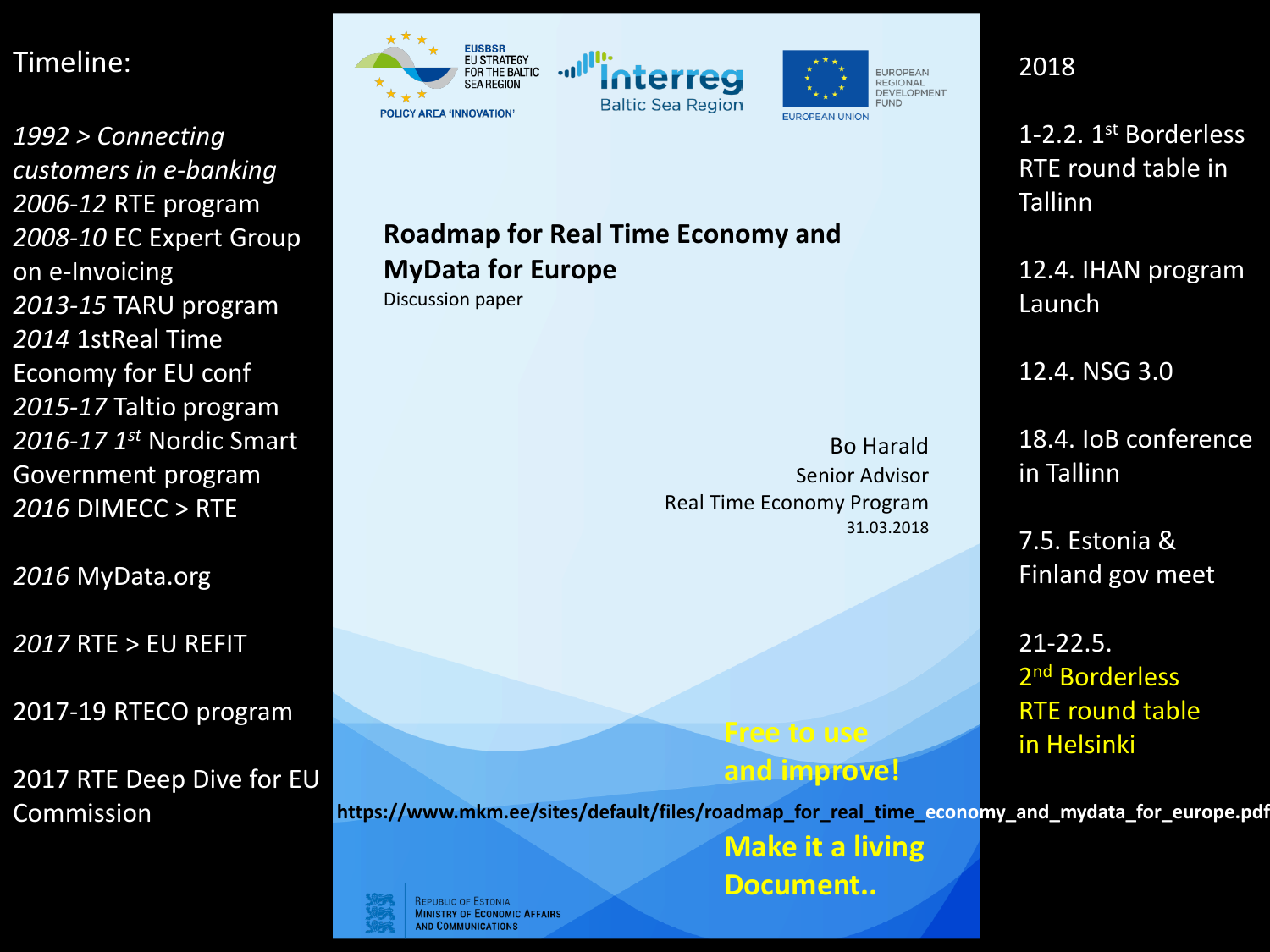## Recommendation: Ask questions – public+private together

- 1. What could increase productivity and data economy especially in the SME-sector - *more* than the RTEprogram?
- 2. What could be *more important* for *service development*  than MyData & AI?
- 3. What could do *more for the Single Market*  harmonization and productivity than RTE+MyData?
- 4. Have our governments decided for concrete steps at home and offered the *laboratory role* for Europe?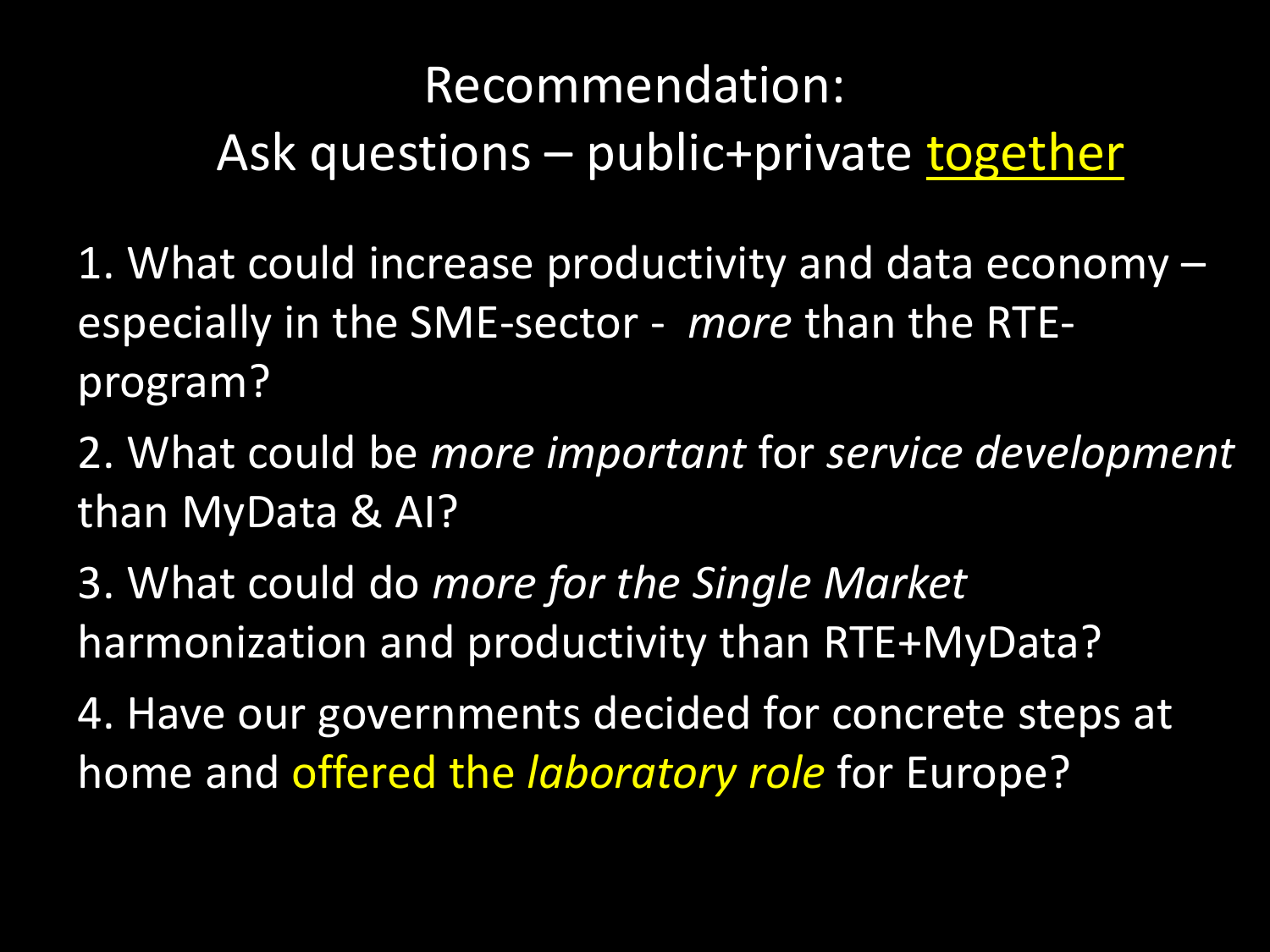## Recommendation: Ask questions – public+private together

5. Has the public sector made e-processes and standards (XBRL etc) mandatory widely enough (no exceptions for enterprises…)?

6. Is all legislation (not only enabling – but driving) in place?

7. Have enterprise organisations done enough to communicate the immediate benefits and the end goal? 8. Is quarterly capitalism eating into ecosystem investments?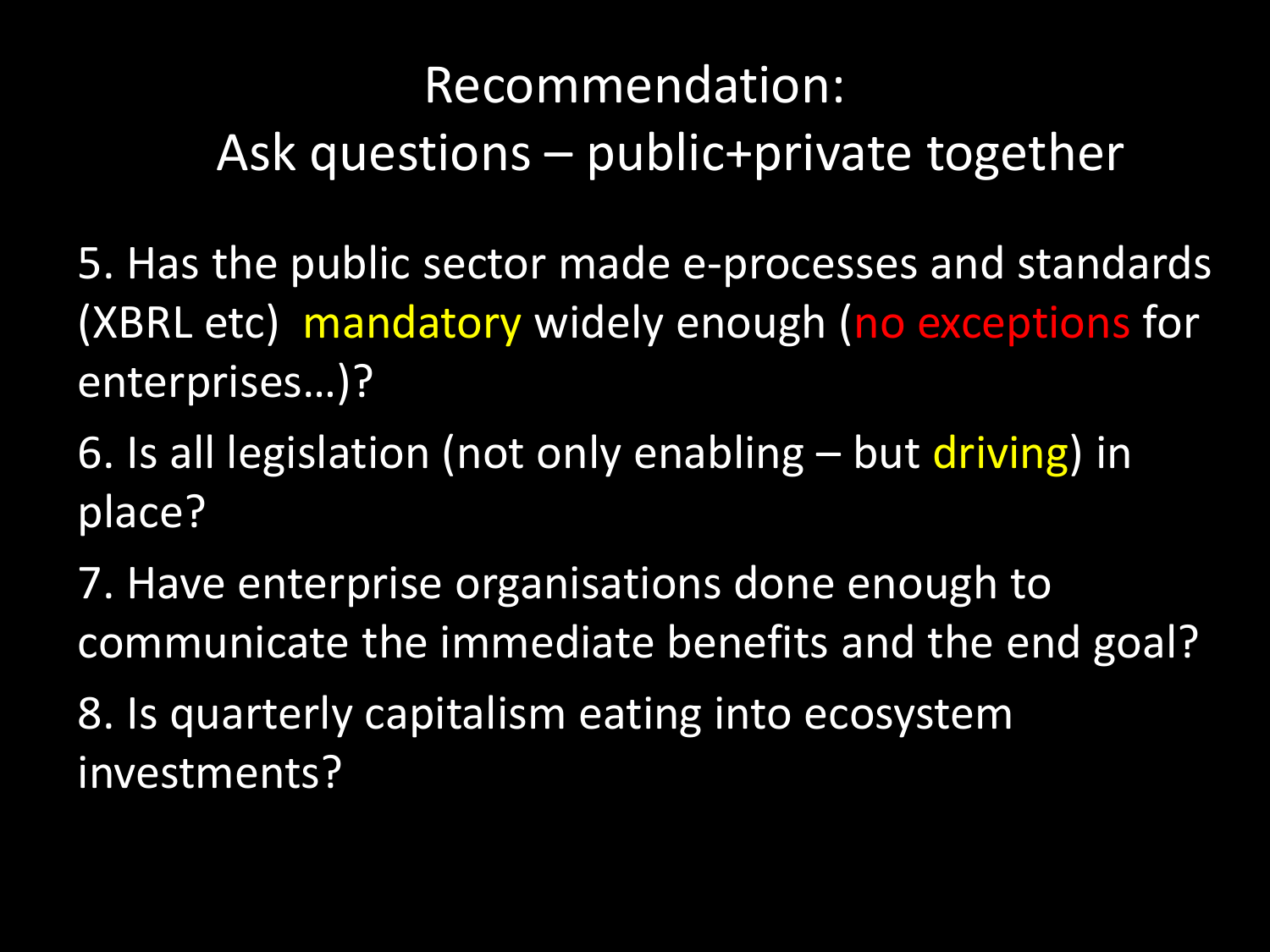## Recommendation: Ask questions – public+private together

- 9. Is it not time to widely pilot Distributed Ledger permissioned solutions for RTE & MyData – in Public/Private consortia.
- The consensus process is controlled by a pre-selected set of nodes
- Read permissions can be restricted
- Examples: Hyperledger Fabric, Hyperledger Indy, R3 Corda, Quorum…

10. Have governments and enterprises together thought out practical steps into New Work (lifelong learningtogether)?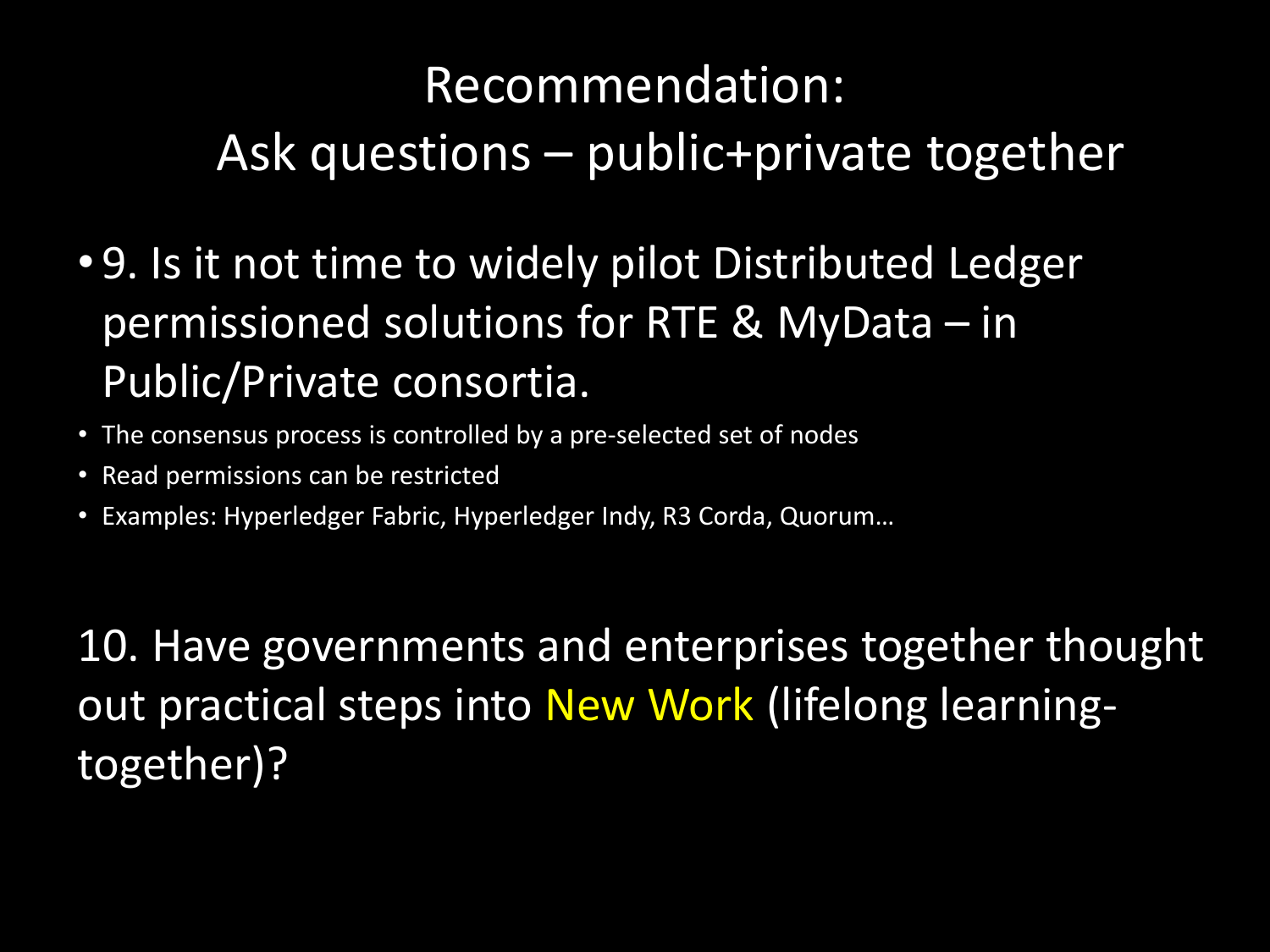Roadmap for human-centric service development